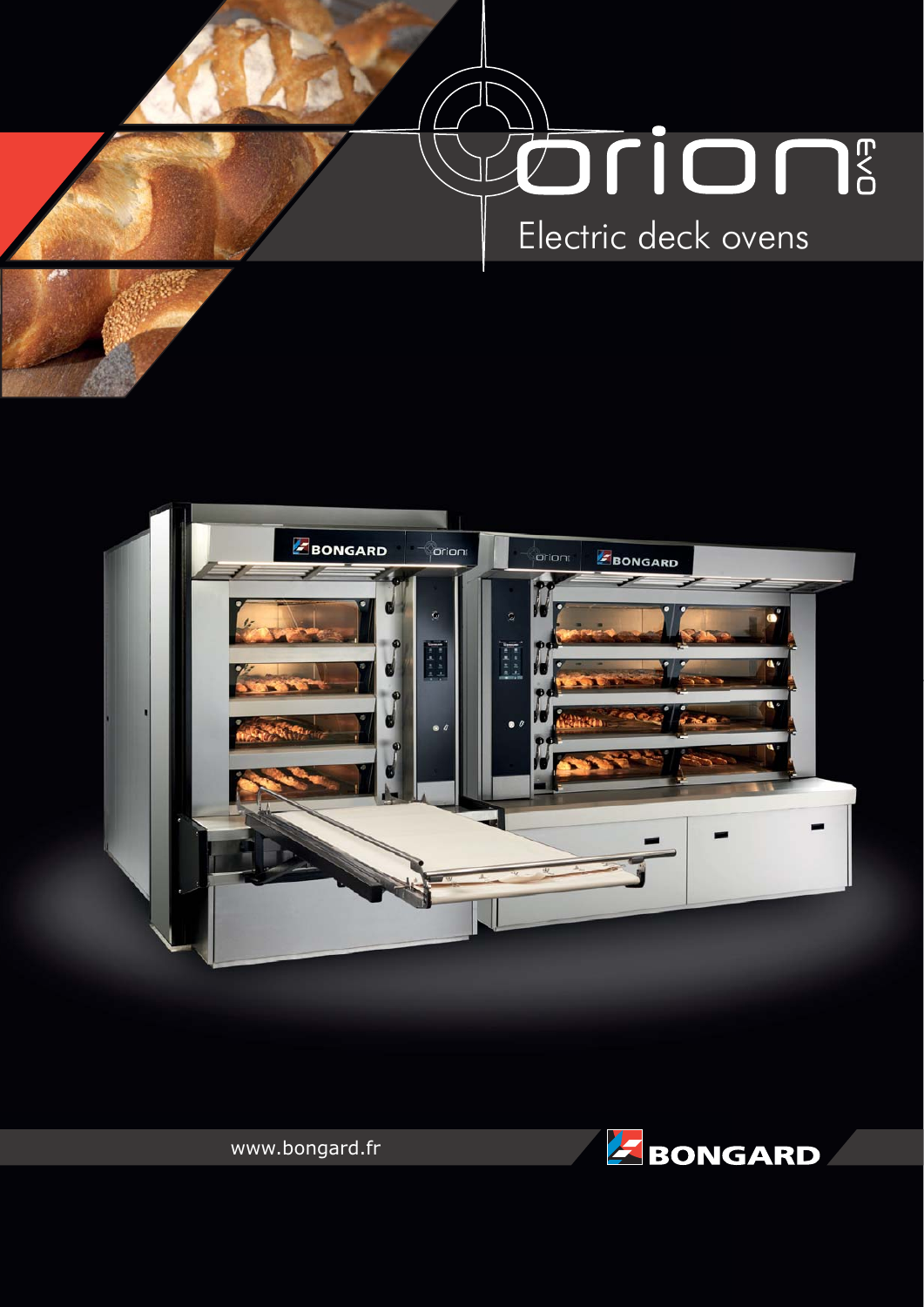# **New** features

## New baking chamber design

**O** The oven baking chamber design featuring a "smooth hearth plate" effect (grooveless transition between oven front and baking chamber) allows for a fast and efficient cleaning of the oven hearth plate.

Each baking chamber is equipped with a heater protection system for the top heaters  $(\bullet)$ , in order to avoid resistance deterioration during hearth plate cleaning operations.

## New system for opening the glass panels

**<sup>2</sup>** The cleaning position makes it possible to very easily maintain the inside of glass panels, without requiring disassembly.

These panels many also be entirely removed for maintenance operations.

## New steam generator

 $\bullet$ 

ROPEN PATENT PENDING

BREVET EUROPEEN

 e

DE᠊ᠸ  $\circ$  $\%$ -

The steam generators have been redesigned to adapt to the Orion EvO oven baking capacities: 15 kg/m2/h\* in its standard version, and 18 kg/m<sup>2</sup>/h<sup>\*</sup> in the upgraded version.

To prevent the risk of water splattering on the bread, the diffuser has been positioned outside the chamber. The steam, distributed evenly over the entire bread surface, naturally circulates from the back of the baking chamber toward the front. The excess steam is then discharged through the front via a stainless steel pressure relief valve (illustration  $\bullet$ ).

## Integrated water meter

The steam generator on each baking level is fitted with a water meter that guarantees always delivering the right quantity of steam to the bread throughout all baking cycles.

## Brass steam vent (optional)

Motorized and made in brass, the steam vent, which is positioned in back of the baking chamber, allows for perfect control over the discharge of water vapor contained in the baking chamber, especially as regards certain flaky dough-based products or macaroons, puff pastry and meringues, etc.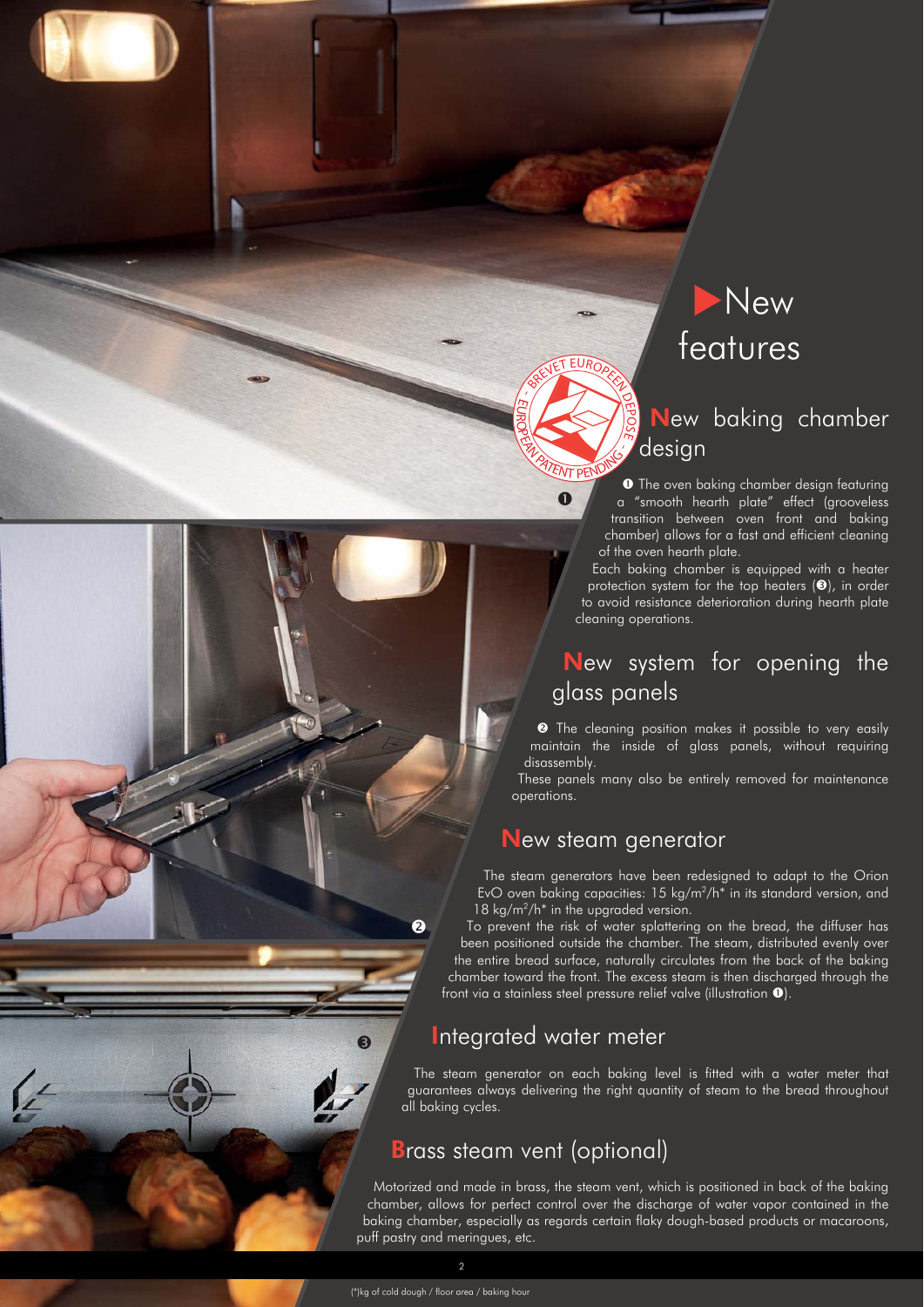THE NEW FEATURES THE NEW FEATURES

With the new Orion EvO line, Bongard is proposing a state-of-the-art electric hearth deck oven, offering even better performance in the area of product baking quality. Extremely reactive, Orion EvO is capable of maintaining a steady production rhythm while controlling its energy consumption.

# Outstanding baking quality...

New control mechanisms, updated design elements and, more importantly, a new baking management software, i.e. Intuitiv'2, which pushes Orion EvO to the highest level of excellence in product baking control.

Improved oven baking chamber insulation, an oven construction that avoids all thermal bridges and a reinforced seal of the baking chambers serve to ensure a perfectly constant temperature gradient over all baking decks.

The production of high-quality steam in consistently sufficient quantity is guaranteed by the competent design and precision management of the steam devices. In fact, Intuitiv'2 permanently evaluates the status of steam generators and prioritizes their heating to ensure their continued capacity to transform the prescribed quantity of water as measured in milliliters.

## ...For increasingly diversified products

Orion EvO makes it possible to bake a wide variety of products, including breads, pastries and Danish.

This oven may be equipped, as an option, with a 4th level, labeled R.O.C. (Rayonnement Optimisé pour la Cuisson - Optimised Baking Radiation). The operating principle: 4 refractory slabs placed on the sidewalls increase the thermal inertia of the baking chamber, like in a traditional oven, thereby reducing radiation on the bread. This 4th level offers a very gentle baking cycle ideal for large pieces of 1 kg or more, as well as for more delicate products.

The baking chambers may be fitted with a motorized brass steam vent (as an option) managed by Intuitiv'2, which is suitable for baking products that require water vapor removal.

# An oven for a sustained rhythm

The Orion EvO line satisfies the needs of users seeking greater productivity, i.e. producing continuously more bread over a shorter cycle or on a smaller baking surface, while ensuring an outstanding baking quality from one load to the next.

All ovens are designed as a standard feature for 15-kg loads of cold dough per m<sup>2</sup> of baking surface and per hour. As shown in the Orion EvO 801.4.160 model, which allows for the continuous production of 215 "Paneotrad" baguettes an hour (for a 350-g raw cold dough load).

For the very short baking cycles, the "upgraded capacity" option makes it possible to load the oven up to 18 kg/m2/h on a continuous production.

#### An extremely responsive oven

The highest heating power in the Orion EvO range, combined with outstanding baking chamber insulation, ensures a very rapid temperature rise. Orion EvO will quickly be ready whenever the shelves need to be filled during the day.

# A controlled consumption

## Fewer losses

With Orion EvO, everything has been set up to allocate energy use exclusively to bread production. The well-sealed design of glass panels and the addition of an effective reflective treatment on the interior glass surface significantly reduce heat loss at the oven door.

### A centralized energy management function

At any point in time, Intuitiv'2 allocates power to those mechanisms in short supply. All of this power automatically benefits the entire oven, depending on power needs at the time and without necessitating user involvement.

### The «ECO Saving» function

The new Orion EvO line is equipped with the "ECO SAVING" function, which automatically manages, via Intuitiv'2, placing levels in standby mode based on their use requirements.

When a level is not being used and should the "ECO SAVING" program have been selected ahead of time, power is cut off and the level automatically transitions into standby mode until the next delayed startup.

When all levels are in standby mode, the "ECO SAVING" function automatically switches off both the extractor hood and its lighting. The oven is completely switched off.

# 100% certification audit

Bongard designs its products in strict compliance with all applicable standards. The company's commitment to security extends well beyond a self-certification, since its products systematically undergo an audit by an independent third-party body prior to entering the market.

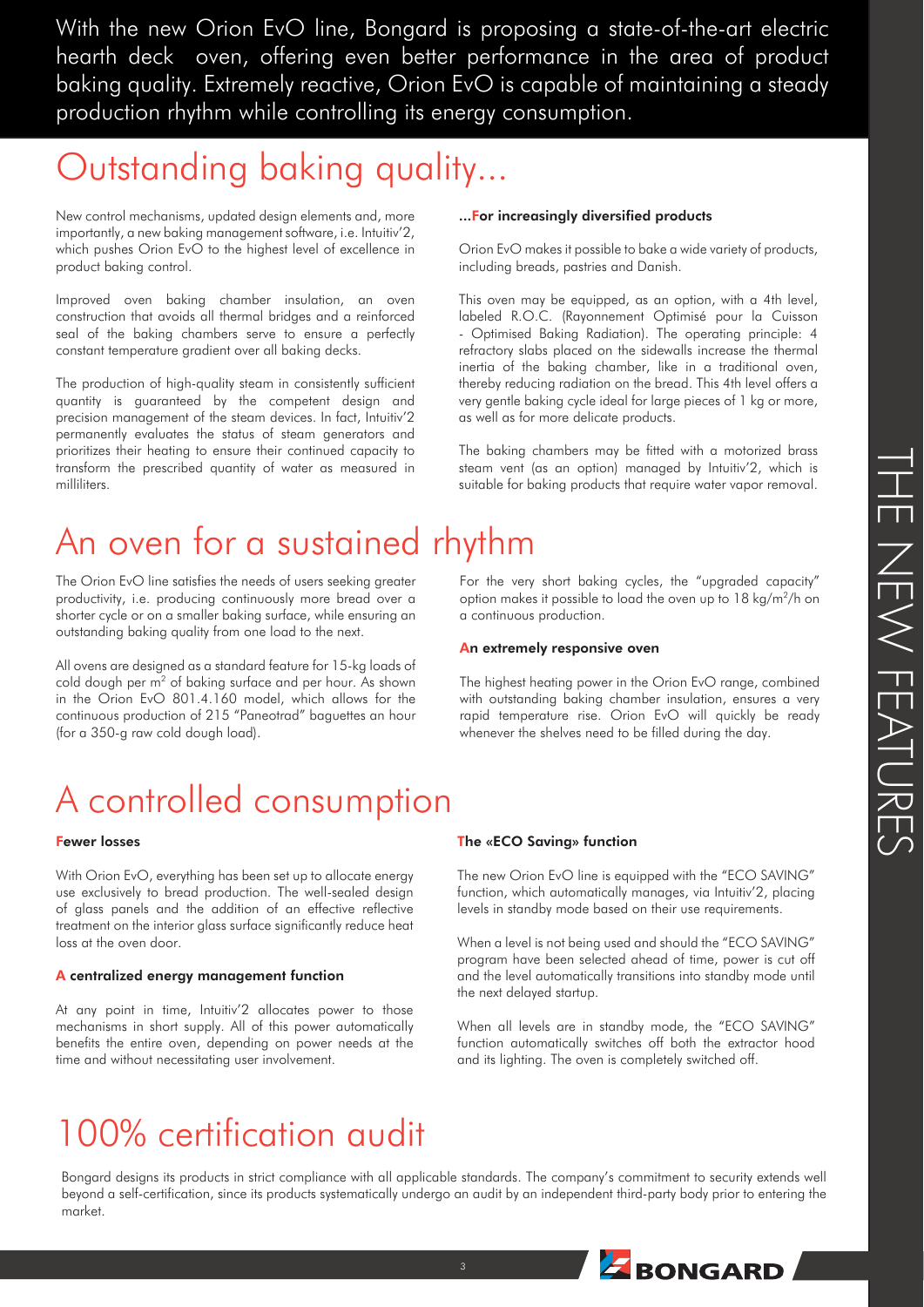# SMART'CONTROL<br>INITUITIV'E

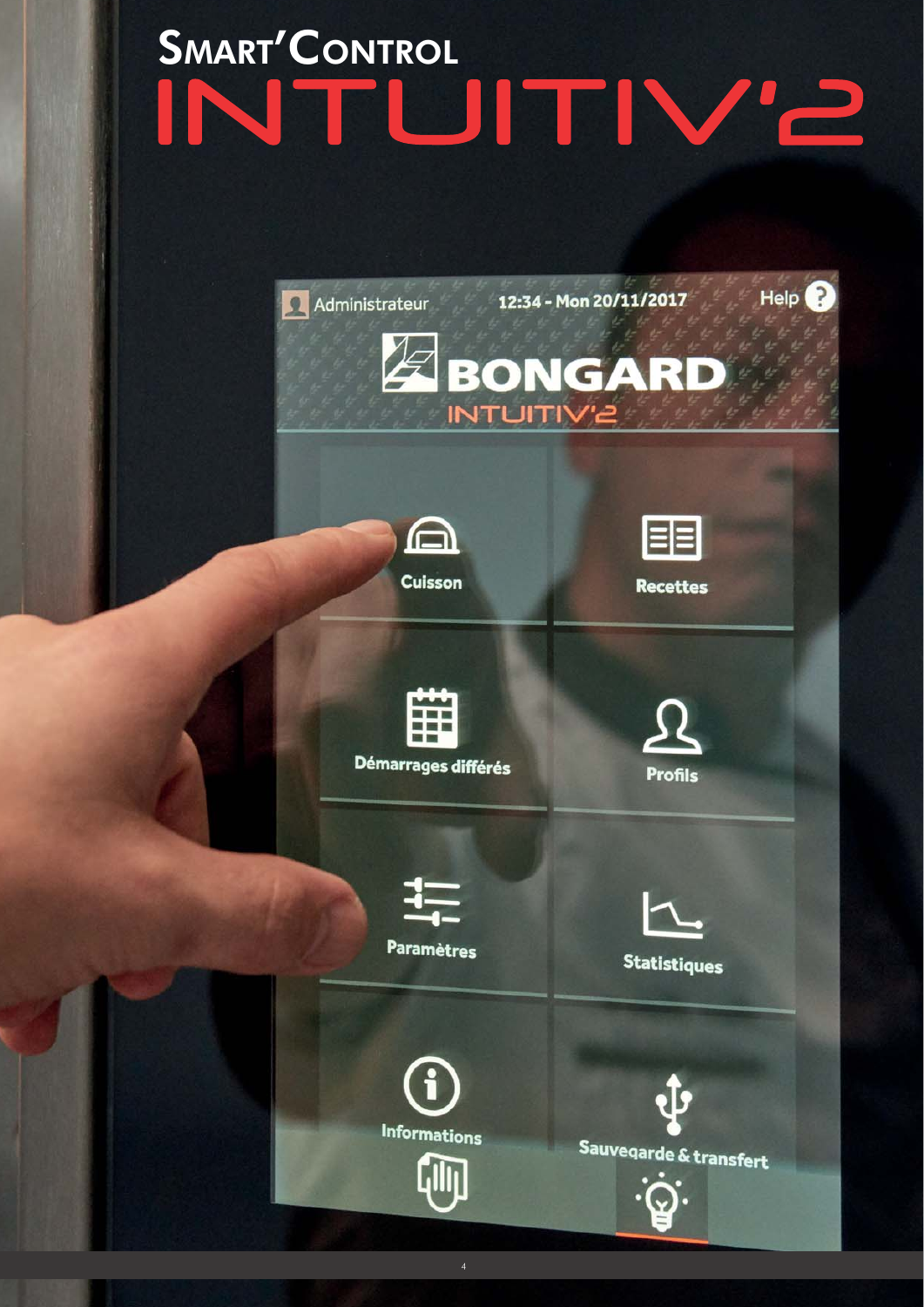# THE MARKET'S FIRST 10-INCH CAPACITIVE TOUCH SCREEN CONTROL

#### -Centralized energy management:

the control oversees, in complete autonomy, energy distribution based on the needs of each level.

- -Vorking in recipe mo
- Each recipe contains up to 6 time/temperature phases, 6 steam injections and 6 programmable steam vent openings.
- ▶ The "ECO SAVING" energy conservation function:
- The level automatically shuts off whenever the oven remains idle for a user-defined time period.
- ▶ Possibility of managing the oven's delayed starts:
- quick programming of 3 "start/stop" cycles per day.

#### -Statistics menu:

Intuitiv'2 provides a production record by product type over a defined period. The user can also find the baking program for a specific day, divided by 2-hour intervals. Moreover, an oven use report is available, showing the allocation in terms of effective baking time, "Eco Saving" time and unnecessary heating time.

#### -Management by user profile:

Intuitiv'2 proposes the creation of customizable user profiles. The administrator assigns profile rights depending on the users' level of competence. The screens are simplified on the basis of the user's profile.

#### -Use assistance:

availability of tutorial videos and user notices included in the control panel.

#### -**Production continuity**

Intuitiv'2 manages the oven level independence function. When one of the levels enters "default" mode, it is shut down to await repairs while the other levels remain operational.

# e and fr

 $\blacktriangleright$ tive browsing as a smartphone. Single-finger movement is all that's required to

- navigate from one level to the other, access the various screens or activate the oven functions.
- -Highly visual and simplified icons.
	- -Ultra sensitive, a slight touch on the screen scrolls through the information menus and activates the keys.
	- -**Customization of user profiles,** and both visual and sound alerts.
	- $\blacktriangleright$ **"Copy-paste" function** to facilitate programming.
	- -**Dynamic visualization** of recipes created on a single screen.
	- -2 extra timers in addition to one timer per level.
	- -Classification of recipes by folder, assignment of favorites, search engine available.
	- -Data export/import via a USB port installed on the oven facade.

## A Premium quality

-10-inch screen for remote visualization.

- -
- Capacitive technology identical to a smartphone.<br>150-dpi image definition (for the sake of compar tion (for the sake of comparison, a TV screen contains 80 dpi and a computer screen 120 dpi).

ration of the control behind a glass panel. The surface is completely smooth. The screen is protected from potential shocks by the glass panel itself as well as by the stainless steel elements installed on both sides of the glass panel.

-**High screen durability.** The screen life cycle encompasses approx. 70,000 hours of continuous use.

Smart

a

 $\bullet_{\mathbf{a}}$ 

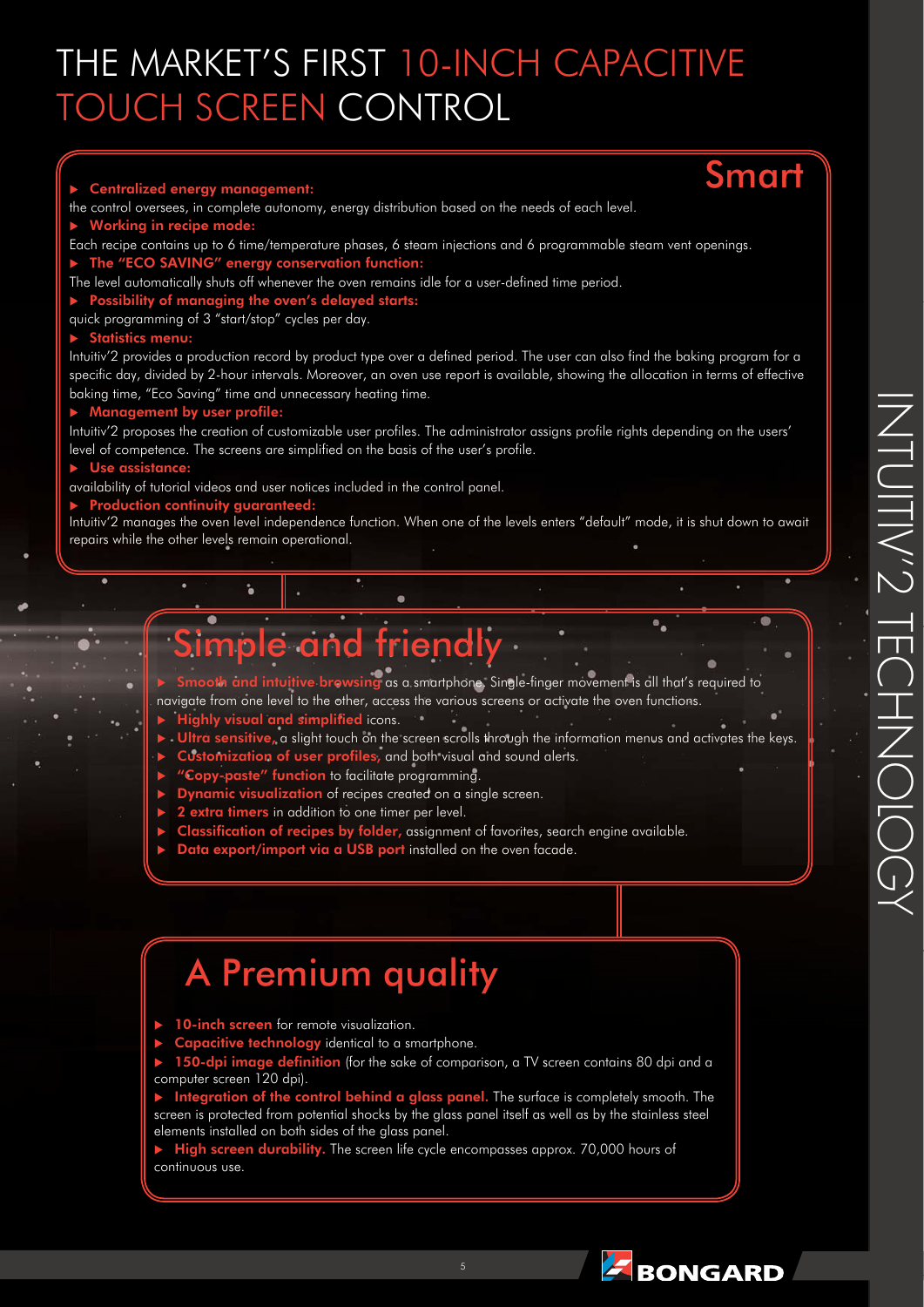## ORION EVO **1 X 800 MM**





## ORION EVO **2 X 600 - 2 X 800 MM**

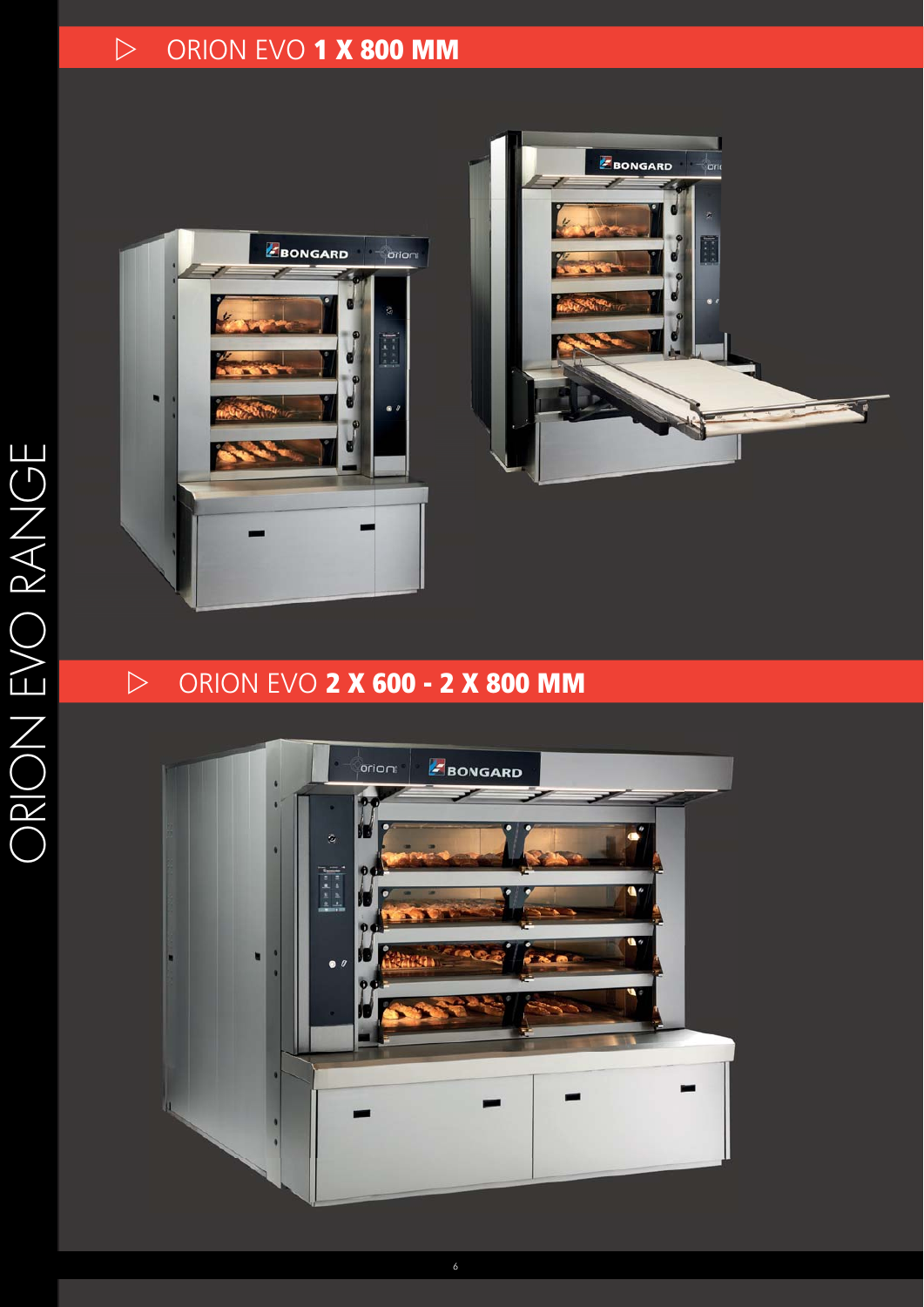# Lift'EvO, the new integrated lifter by Bongard

For a better comfort of use, the range of Orion EvO electric deck ovens is equipped with the new Lift'EvO integrated lifter and the new EvO loader.

#### Put an end to poor working postures that strain the lower back!

Lift'EvO offers an additional stop position, which is adjustable to the baker's working height.

A high-efficiency braking system has also been developed in the aim of limiting the risks of injury caused by belt reverse movements during unloading.

Supreme comfort when working in front of a deck oven is achieved with the motorized Lift'EvO device (only available with the 800-mm, singledeck Orion EvO). The loading and unloading operations are electrically assisted.

#### Loader-unloader EvO

The new EvO line of loaders-unloaders, manufactured exclusively with perforated stainless steel  $(①)$ , is made of the highest quality rating.

The loader has been specially designed to facilitate handling operations in front of the oven and increasing the belt life cycle, while eliminating all risks of friction capable of causing their premature deterioration through use of parts made of Ertalon material  $(②)$  installed within belt contact zones.



 $\overline{\mathbf{0}}$